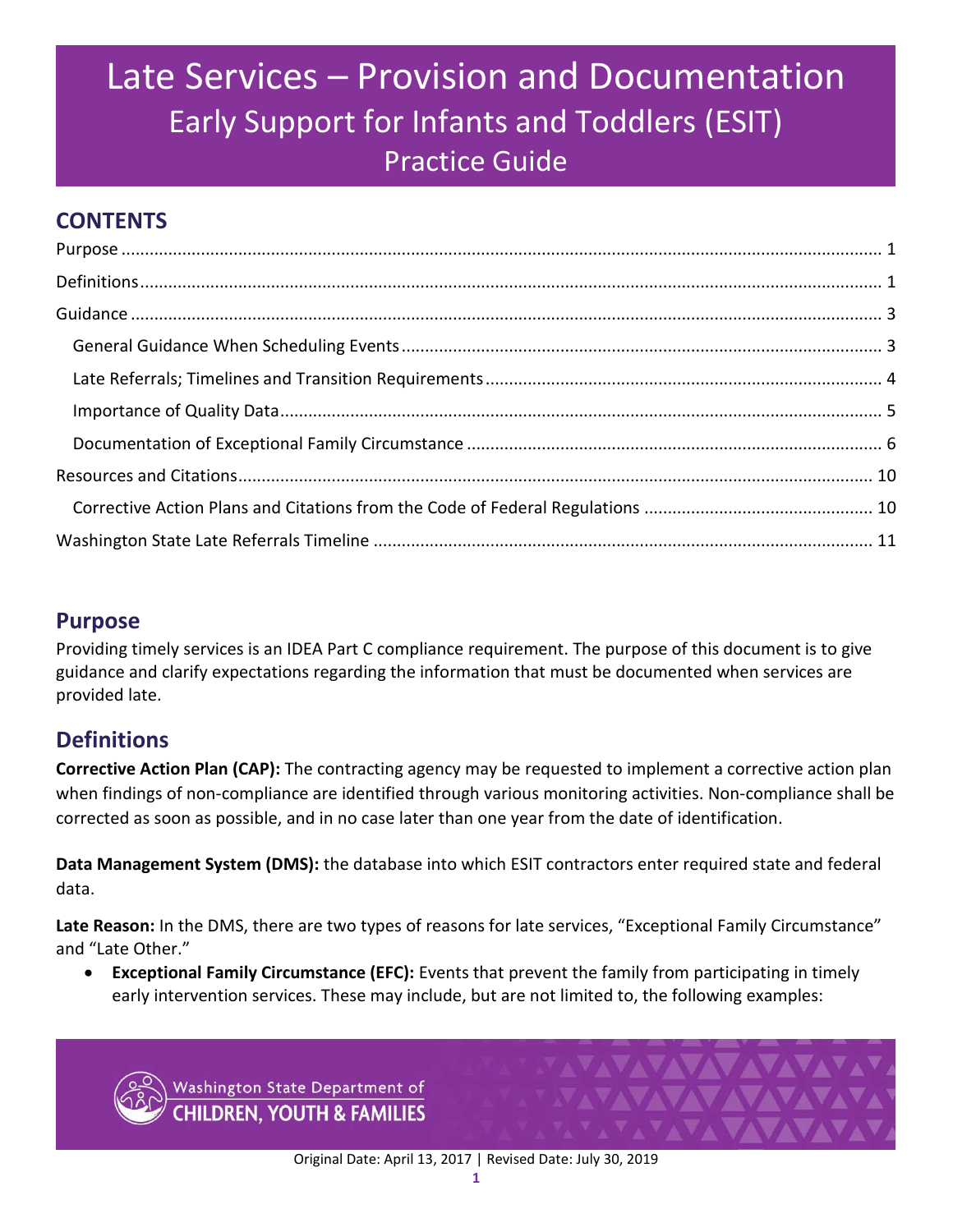- o Providing program is unable to contact family; includes cancellations, no-shows, no response to communication attempts;
- o Family requested delay; includes child or family illness, vacations, or other family-initiated requests;
- o Family is undecided about evaluation and/or participation in services;
- o Family declined multiple timely dates offered;
- o Unexpected hospitalizations or other family emergencies; and
- o Extreme weather or natural disasters.
- **Late Other (LO)**: Events, *excluding* exceptional family circumstances, which prevent the early intervention program from completing required events on time. These may include, but are not limited to, the following examples:
	- o Staffing shortages; illness, vacation, family leave, turnover, lack of specialized providers or interpreters;
	- o Staff cancellations;
	- o Holiday closures;
	- o Internal scheduling difficulties; coordinating team schedules, insufficient appt. openings, program closures;
	- o Staff oversight or error; misunderstanding timeline, compliance, or data entry requirements;
	- o Delays in getting records from other agencies;
	- o Incomplete documentation of reasons for late services in DMS entry; and
	- o Late referrals to Part C, if transition deadlines are not met.
	- o When there is a combination of family and staffing delays, review all contributing factors such as, which party was responsible for the majority of the delay and what was the original cause of the delay?

Example: The projected service start date was June 17, 2019. The initial service visit was scheduled for 6/16/19, but the child was ill and the visit rescheduled for 6/23/16, The therapist was ill and initial service visit was rescheduled again for 6/28/16, but the child was ill and the visit had to be rescheduled for the third time. The initial service visit was held on 7/7/16. Since the service was delayed twice with a child illness (delaying the service for 14 total days) and only delayed once by provider illness (for 7 days), the final delay reason is entered at EFC.

Late Referral: When a child is referred for Part C services fewer than 135 days before the child's 3<sup>rd</sup> birthday, this is considered a "late referral." There are different program and reporting requirements for the IDEA Part C and Part B programs, depending on the child's age, and it is important to understand how the Part C and Part B timelines and requirements interact during this time period. See pages 3 and 4 of this document and the attached Late Referrals Timeline for more details.

**Local Education Agency (LEA): The local education agency** is the school district in which the child resides.

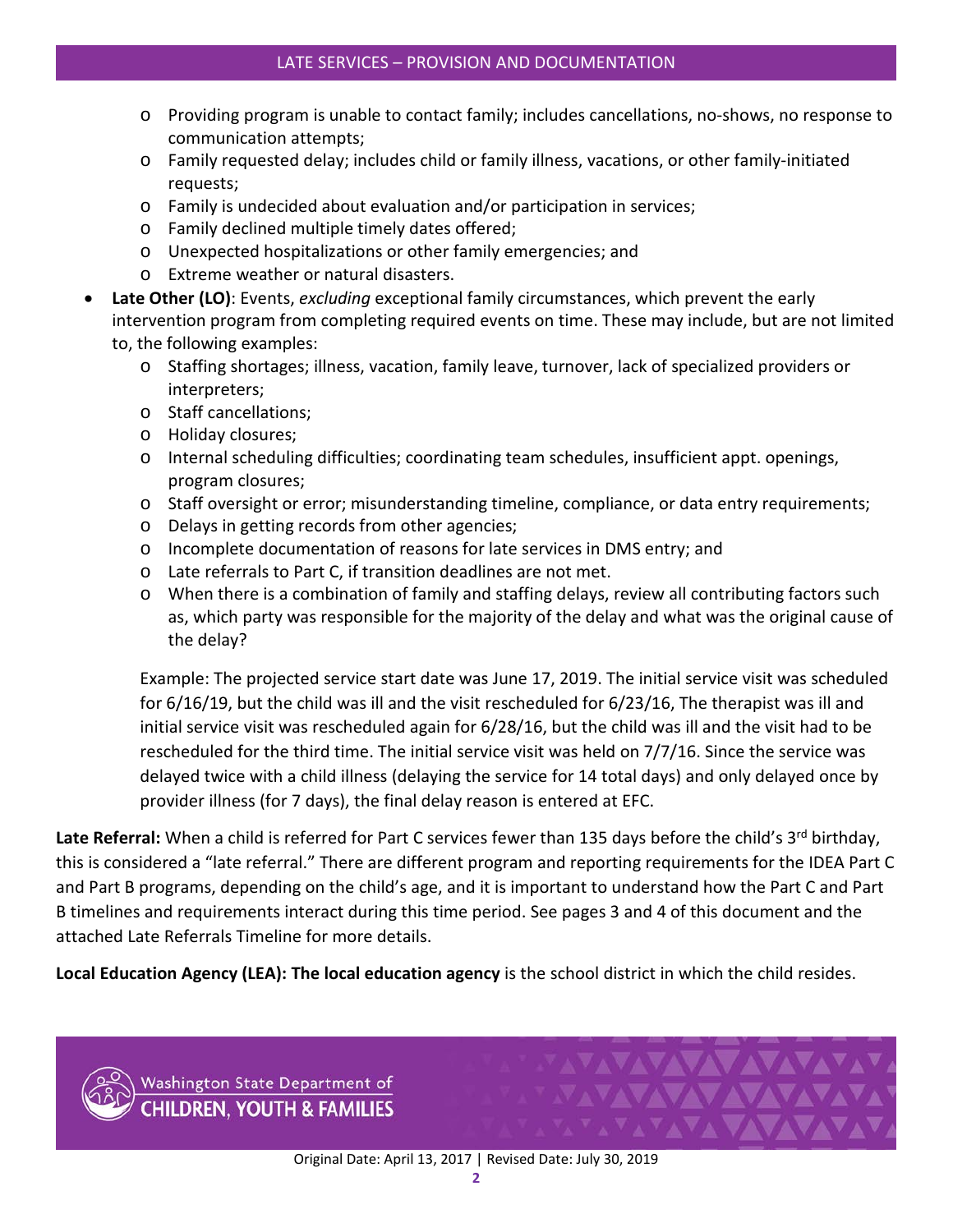**Service Start Date:** The date the first early intervention service is provided to the family. There are two types of service start dates entered into the DMS, "Planned Service Start Date" and "Actual Service Start Date."

- **Actual Service Start Date:** The first date any early intervention service was actually provided to the family. If the service provider attended the IFSP meeting *and* provided services that day (e.g. coaching, modeling, or family service coordination), the IFSP date is the actual service start date. If the service provider attended the IFSP meeting but *did not* provide services, the actual service start date is the date of the next provider visit. This also applies to all IFSP updates and reviews, regardless of where changes are made to the services.
- **Planned Service Start Date:** The date the service is scheduled to start, as identified on the IFSP. A planned start date may be set for more than 30 days from the IFSP date. This option is useful for consultation services that will be provided quarterly.

In order for a service start date to be considered on time, one of the following must apply:

- The actual start date falls within 30 days after the IFSP date.
- The actual start date falls on, or before, the planned start date.

**State Education Agency (SEA):** In Washington State, the Office of Superintendent of Public Instruction (OSPI) is our State Education Agency.

**Transition Conference:** A meeting convened by the Part C service provider during which, the family and other providers discuss appropriate services a toddler may receive following the third birthday and transition out of Part C services. If the family is interested in Part B services, Part B personnel should be invited to the transition conference. However, the conference *is not required* to include the school district or any other service organization and must happen regardless of whether the family plans to pursue Part B services.

### <span id="page-2-0"></span>**Guidance**

#### <span id="page-2-1"></span>**General Guidance When Scheduling Events**

At least 10 business days prior to the deadline for the following events, providers must offer at least two appointment options falling before the deadline:

- Initial IFSP
- Service Start Date
- Review or Annual IFSP Update
- Transition Conference.

For instance, if one of the above events has a deadline of 7/16, the provider must contact the family before 7/2 and offer at least two appointment options within the next 10 business days. For all other events (e.g., intake, initial evaluation), the provider should offer at least two appointment options for families to choose from.

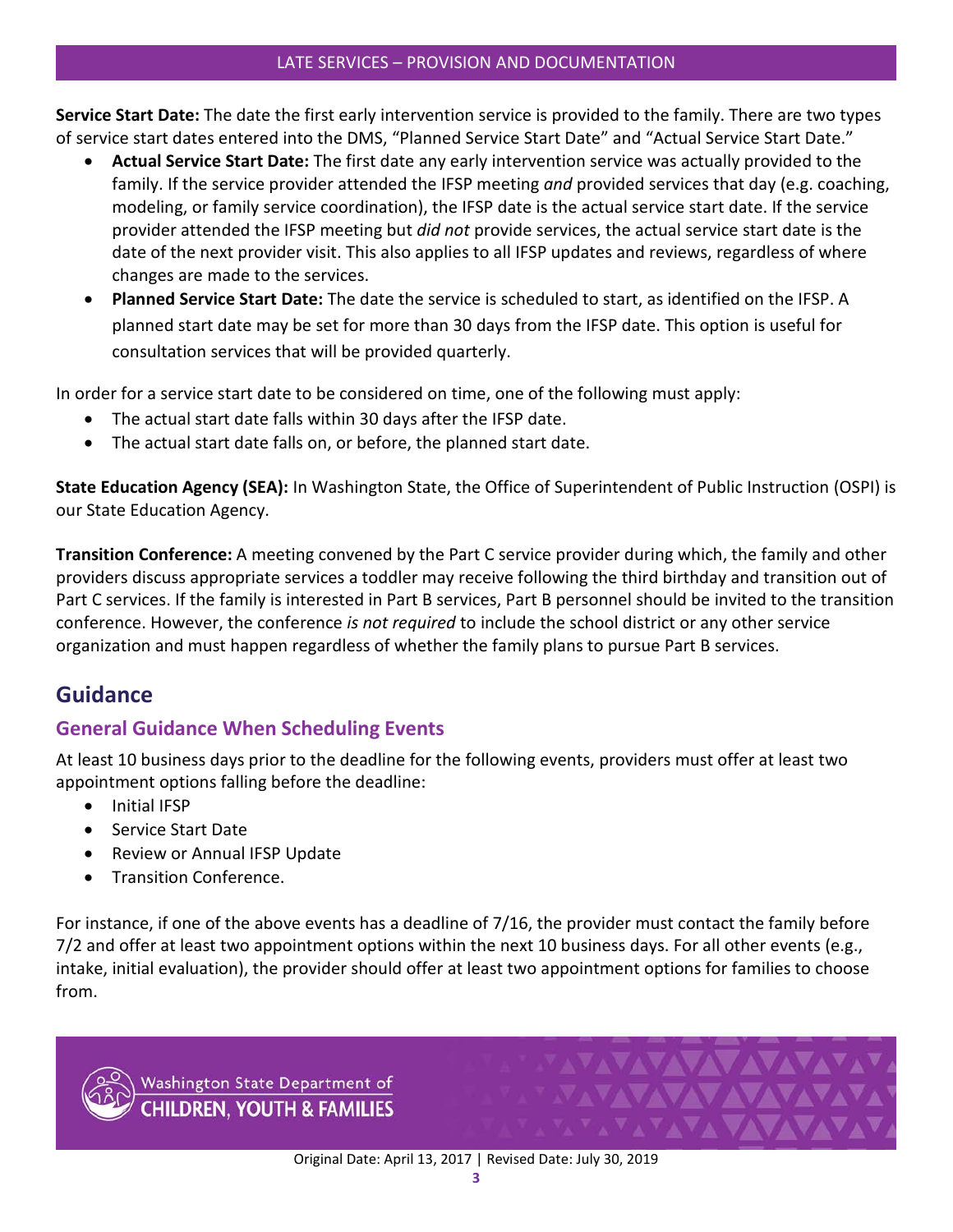Schedule events around the family's needs and routines, as much as possible.

- Schedule required events as soon as possible to allow for rescheduling, in order to complete the event before the due date.
- If the provider needs to cancel a visit to provide services listed on the IFSP, a replacement visit must be offered. Document the replacement times offered and the family's response.

#### <span id="page-3-0"></span>**Late Referrals; Timelines and Transition Requirements**

Child is referred *and* determined eligible between 135 and 91 days before the 3<sup>rd</sup> birthday:

- May conduct joint eligibility evaluation with Part B personnel to support timely transition.
- Conduct a transition conference and complete a transition plan/steps at least 90 days prior to the 3<sup>rd</sup> birthday.
- Invite Part B personnel to the transition conference, if applicable.
- Provide parents with information regarding Part B services.
- Official transition notification of potentially eligible children to the Local Education Agency (LEA) must happen as soon as possible once the child is determined eligible. Scheduling a joint eligibility evaluation with Part B personnel is not considered official notification/referral.

Example: Mary was referred to Part C 120 days before her 3<sup>rd</sup> birthday. Part B and Part C staff opted to conduct a joint eligibility evaluation session, to speed the transition process and decrease the appointment burden on Mary's family. She was found eligible for Part C services, 95 days before her 3<sup>rd</sup> birthday. The Family Resource Coordinator (FRC) documented in the DMS that Mary was potentially eligible for Part B and ESIT sent the notification to the SEA and the LEA. A transition conference took place at Mary's initial IFSP meeting and a transition plan with transition steps was written 91 days before Mary's 3rd birthday.

Child is determined eligible between 90 and 45 days before the  $3<sup>rd</sup>$  birthday:

- Complete IFSP within 45 days of referral, as usual.
- A transition conference is *not* required. Notify the ESIT Help Desk if the DMS is requiring a transition conference to be entered.
- Enter transition plan/steps on IFSP.
- Provide parents with information regarding Part B services and other community options, such as EACAP.
- Provide transition notification of potentially eligible children to the SEA and LEA must happen as soon as possible once the child is determined eligible.

Example: Ahmed was referred 110 days before his 3rd birthday. He was evaluated and found eligible 89 days before his 3<sup>rd</sup> birthday. Because he was found eligible less than 90 days before his 3<sup>rd</sup> birthday the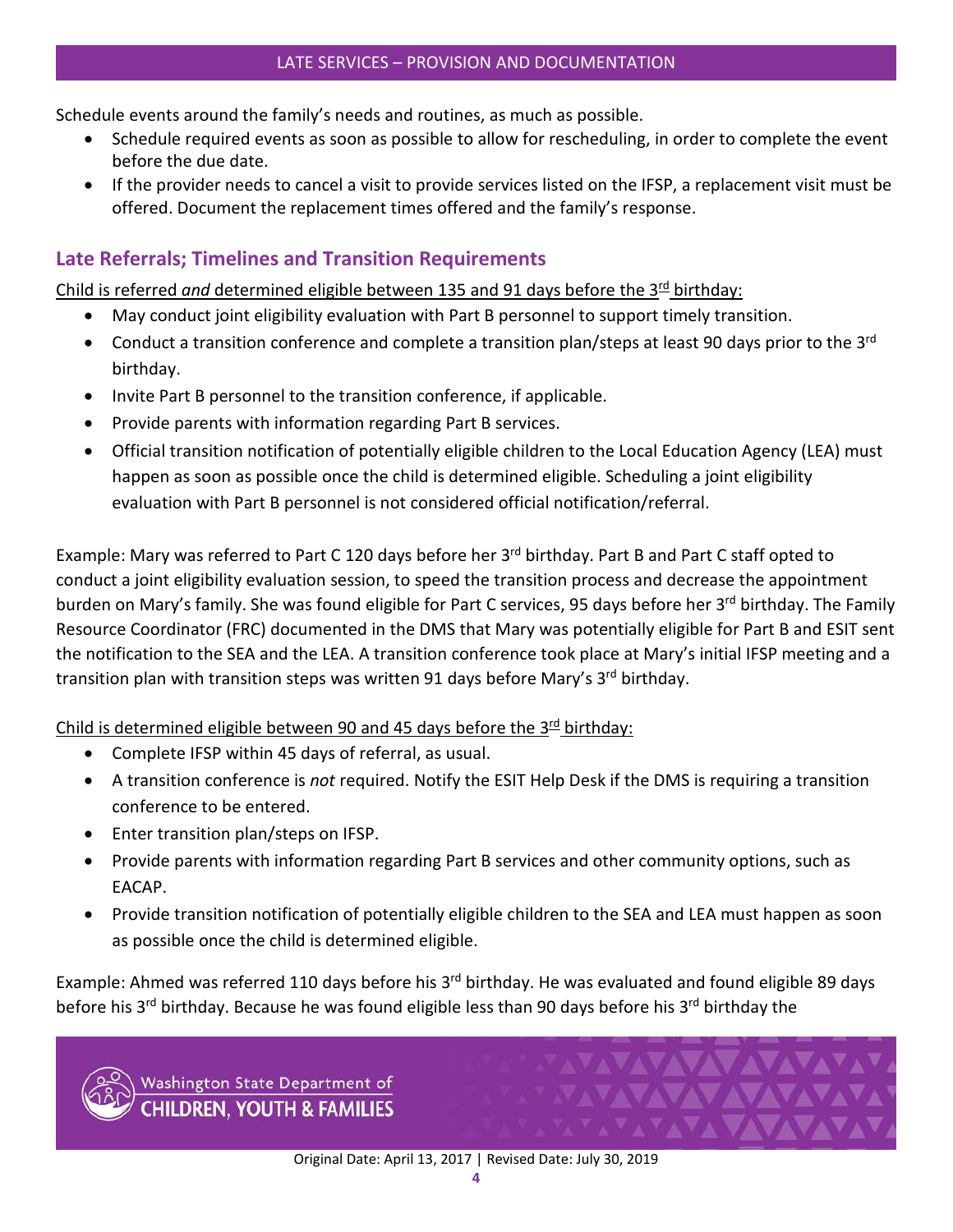requirements above applied. The Family Resource Coordinator (FRC) documented in the DMS that Ahmed was potentially eligible for Part B and ESIT sent the notification to the SEA and the LEA. Ahmed's IFSP included transition steps but a transition conference was not held.

Child is referred within 44 days of the  $3<sup>rd</sup>$  birthday:

- Enter the referral into the DMS.
	- 1. Enter the referral prior to the child's  $3<sup>rd</sup>$  birthday.
	- 2. Assign the record to a staff member with FRC designation in the DMS (not necessarily an FRC), in order to create a permanent record and a Child ID.
	- 3. Close referral without IFSP.
- Provide parents with information regarding Part B services and other community options, such as EACAP.
- No transition conference is required.
- No evaluation, family assessment or initial IFSP is required.
- No transition notification to the SEA or LEA is required.

Example: Luis was referred to Part C services 30 days before his 3<sup>rd</sup> birthday. The FRC entered the referral and assigned an FRC in the DMS. The early intervention program shared information with Luis' family about Part B, EACAP and other local resources but did not complete an evaluation, initiate an IFSP or hold a transition conference. The FRC then closed the referral in the DMS.

#### <span id="page-4-0"></span>**Importance of Quality Data**

Early intervention compliance and outcomes data must be valid and reliable. Effective and efficient DMS data entry practices will result in data that is accurate, consistent, timely, clear, and concise.

#### **Accuracy**

The child's electronic record and IFSP are legal records. This information is used for eligibility determination, identification of service needs, compliance reporting, and program monitoring and improvement. Entering DMS data accurately leads to improved data quality.

#### **Consistency**

Agencies must ensure that all providers understand data entry guidance and utilize it consistently across the agency. Data entered must be consistent between paper records and DMS entries.

#### **Timeliness**

ESIT early intervention service contracts require staff to activate a new file *within three business days* of receiving a new referral and to assign an FRC *at least one business day* prior to the FRC's first meeting with the family. Information must be entered into the DMS *within ten calendar days after any service event*. Timely entry of data into the DMS results in accurate reports.

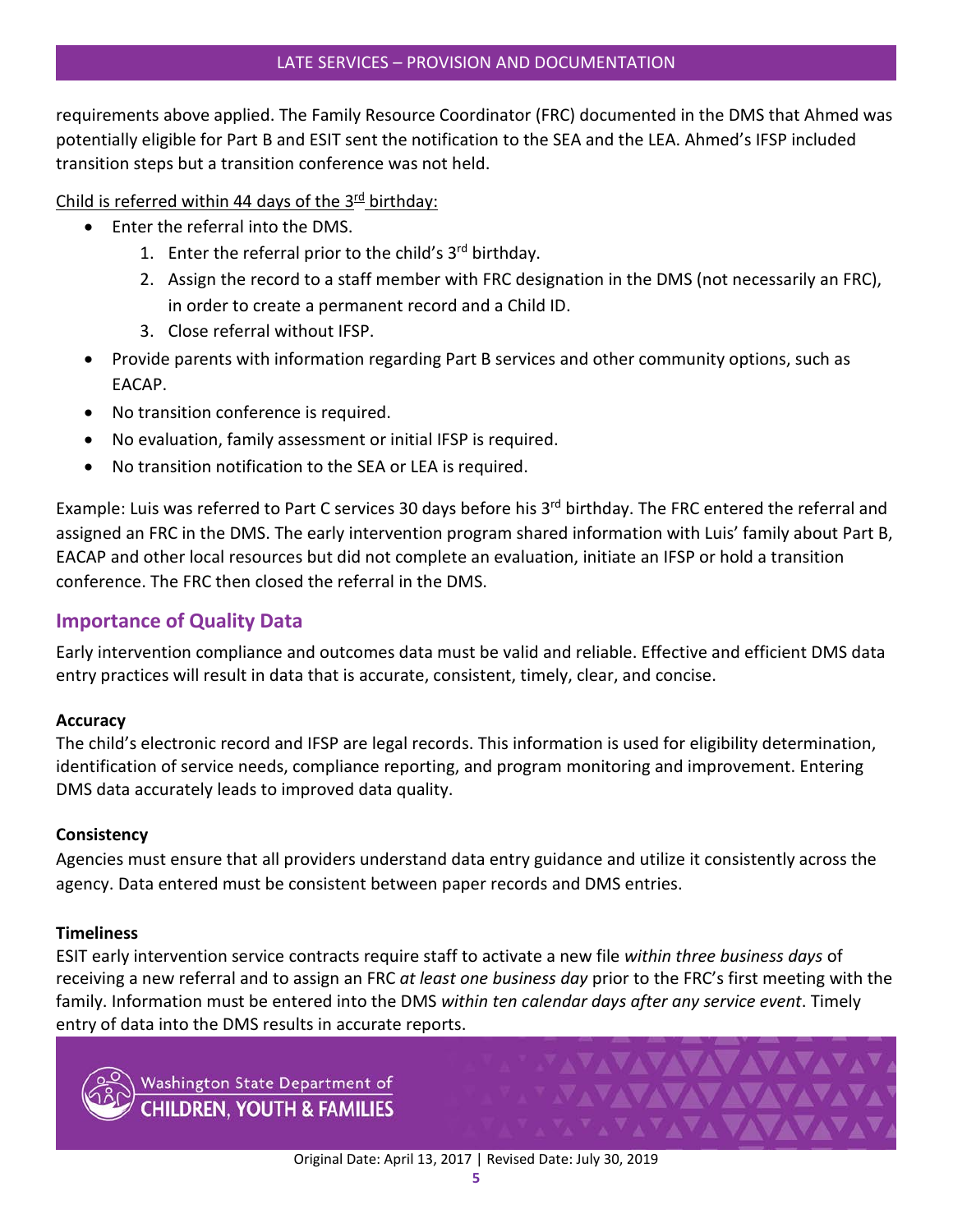#### **Clarity**

Writing information in a clear and concise manner saves time. Clearly state what happened, what was agreed upon, the actions taken, etc., so the whole team can understand the documentation. *Include dates* to document the sequences of events, contacts, or attempts to contact, the family.

#### **Conciseness**

Only enter information related to reasons for the "untimeliness" of the event. Leave out unnecessary details and summarize important details in order to save time and space.

| <b>Service Scenario</b>                                                                 | <b>Could This be</b><br>EFC?                                      | <b>ESIT Guidance</b>                                                                                                                                                                                                                                                                                              | <b>Example of Acceptable EFC</b><br><b>Documentation</b>                                                                                                                                                                                                              |
|-----------------------------------------------------------------------------------------|-------------------------------------------------------------------|-------------------------------------------------------------------------------------------------------------------------------------------------------------------------------------------------------------------------------------------------------------------------------------------------------------------|-----------------------------------------------------------------------------------------------------------------------------------------------------------------------------------------------------------------------------------------------------------------------|
| <b>Family chose the IFSP</b><br>meeting date (after the<br>45-day timeline).            | Yes, this may<br>qualify, but more<br>information is<br>needed.   | Identify the underlying cause<br>for the family choice and<br>note specific dates the family<br>was called.                                                                                                                                                                                                       | Called family on 6/13 and<br>offered IFSP meeting options<br>on 6/21, 6/24 and 6/25. Due<br>to grandparents making an<br>extended unplanned visit,<br>family needed to defer the<br>event for 2 weeks. IFSP was<br>held on 7/15, five days past<br>the IFSP due date. |
| Several attempts to<br>contact family failed.                                           | Yes, this may<br>qualify, but more<br>information is<br>needed.   | List the dates contacts were<br>made. Include all<br>communication methods<br>attempted. These contacts<br>should be at least 10<br>business days prior to the<br>service/IFSP due date. If all<br>phone, email, text attempts<br>to contact a family fail, send<br>a letter to the family<br>requesting contact. | Called the family and left<br>messages 8/13, 8/18 and<br>8/24. Sent letter 8/31. Family<br>responded 9/4 to schedule<br>IFSP. IFSP held 9/25, which<br>was 13 days after the 45-day<br>timeline.                                                                      |
| Family was offered an<br>IFSP date, but could not<br>complete the IFSP on<br>this date. | Yes, this could<br>qualify, but more<br>information is<br>needed. | Document how service<br>provider asked about the<br>family's availability and<br>worked around family's<br>schedule. Document the<br>different timely dates you                                                                                                                                                   | Called family on 10/25 and<br>offered IFSP meeting times on<br>11/7 and 11/11 because Mom<br>can leave work early on<br>Mondays. However, those<br>dates did not work for family                                                                                      |

#### <span id="page-5-0"></span>**Documentation of Exceptional Family Circumstance**



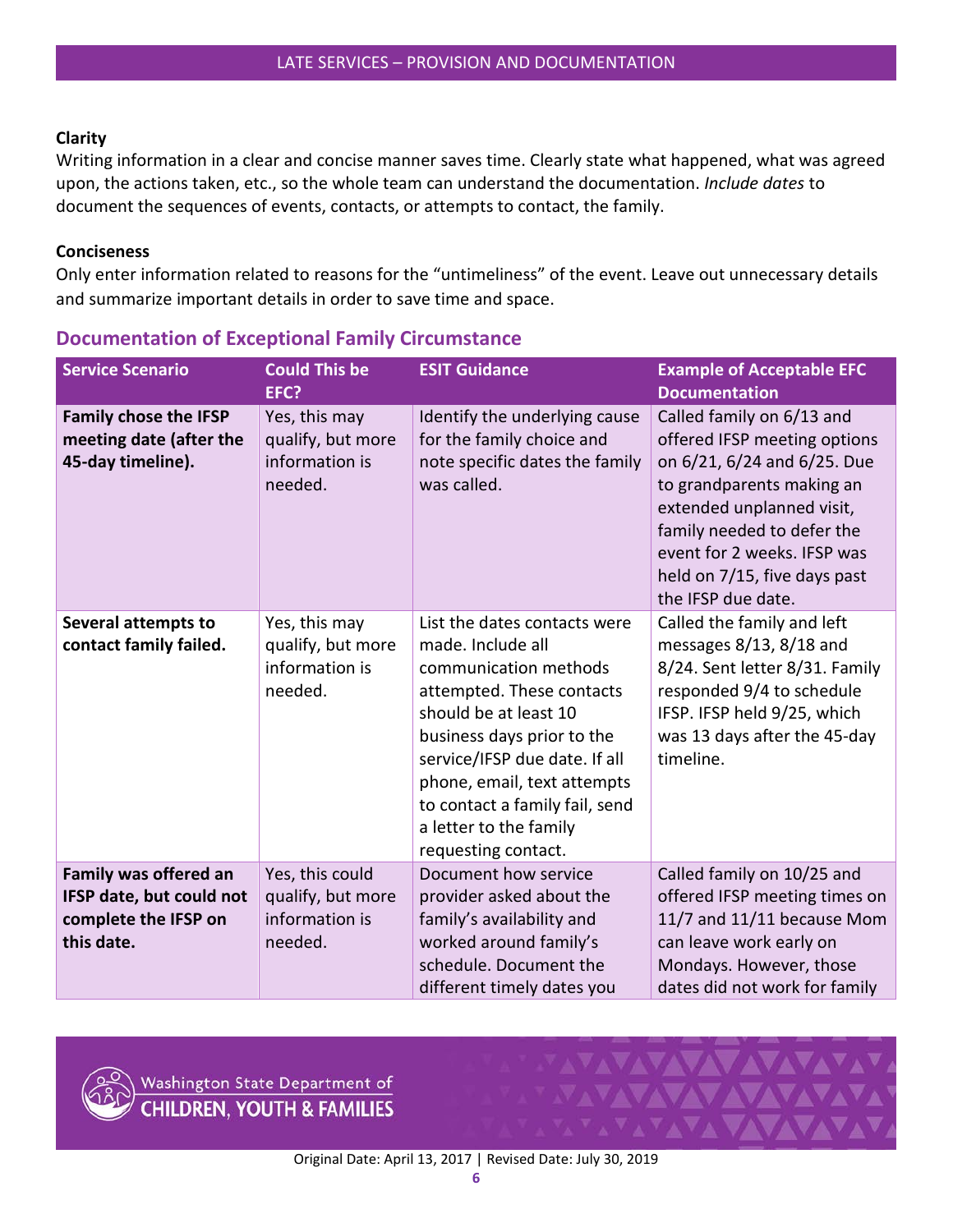|                                                                                                                                 |                                                                                        | offered and the family<br>declined.                                                                                                                                                                                                                                                                   | and meeting was held 11/13,<br>which was after 45 <sup>th</sup> day.                                                                                                                                                                                                                                                                    |  |
|---------------------------------------------------------------------------------------------------------------------------------|----------------------------------------------------------------------------------------|-------------------------------------------------------------------------------------------------------------------------------------------------------------------------------------------------------------------------------------------------------------------------------------------------------|-----------------------------------------------------------------------------------------------------------------------------------------------------------------------------------------------------------------------------------------------------------------------------------------------------------------------------------------|--|
| <b>Service Scenario</b>                                                                                                         | <b>Could This be</b><br>EFC?                                                           | <b>ESIT Guidance</b>                                                                                                                                                                                                                                                                                  | <b>Example of Acceptable EFC</b><br><b>Documentation</b>                                                                                                                                                                                                                                                                                |  |
| <b>IFSP was rescheduled</b><br>twice.                                                                                           | Yes, this may<br>qualify, but more<br>information is<br>needed.                        | Document who canceled the<br>meetings, when, and the<br>reason.                                                                                                                                                                                                                                       | Family canceled scheduled<br>IFSP meetings on 12/3 and<br>12/8 due to illness.<br>Rescheduled date was after<br>$45th$ day.                                                                                                                                                                                                             |  |
| <b>Family undecided about</b><br>services.                                                                                      | Yes, this may<br>qualify as family<br>undecided, but<br>more information<br>is needed. | Document that you have<br>talked with the family about<br>a timeline for making a<br>decision about services.                                                                                                                                                                                         | 1/15 call with mom. Family<br>undecided about services.<br>Developed plan to call them in<br>two weeks and see if they<br>have made a decision. If they<br>are still undecided at that<br>time, we will exit services.                                                                                                                  |  |
| Family chose to wait to<br>start services until<br>return from<br>vacation/military<br>deployment.                              | Yes, but more<br>information is<br>needed.                                             | If a family will be delayed<br>from entering services for<br>more than 3 months, exit the<br>child from services and re-<br>open when the family is<br>available. To reopen a child's<br>file, contact the ESIT Help<br>Desk so the referral date can<br>be reset.                                    | On 6/28, family reported<br>planned vacation 7/1-8/10.<br>Family requested that IFSP be<br>conducted after they return.<br>IFSP conducted 9/15.                                                                                                                                                                                         |  |
| <b>FRC was unable to</b><br>contact family to<br>convene transition<br>conference so transition<br>conference was held<br>late. | Yes, but more<br>information is<br>needed.                                             | When a provider is unable to<br>contact a family, the provider<br>may keep the child's file<br>open and continue to receive<br>payment for service<br>coordination IF the agency is<br>actively providing and<br>documenting service<br>coordination attempts to<br>locate and contact the<br>family. | FRC attempted multiple times<br>to contact family to convene<br>transition conference. Phone<br>messages were left on 2/12,<br>2/24, 3/1, 3/15, 3/21 with no<br>return call. A letter requesting<br>contact was sent on 3/3.<br>Family responded on 4/1 and<br>transition conference was<br>held on 4/14, after the 90-day<br>deadline. |  |

Washington State Department of<br>CHILDREN, YOUTH & FAMILIES

Original Date: April 13, 2017 | Revised Date: July 30, 2019

YAYAYAYAVAVAYAYA<br>AYAYAYAYAYAYAYAYA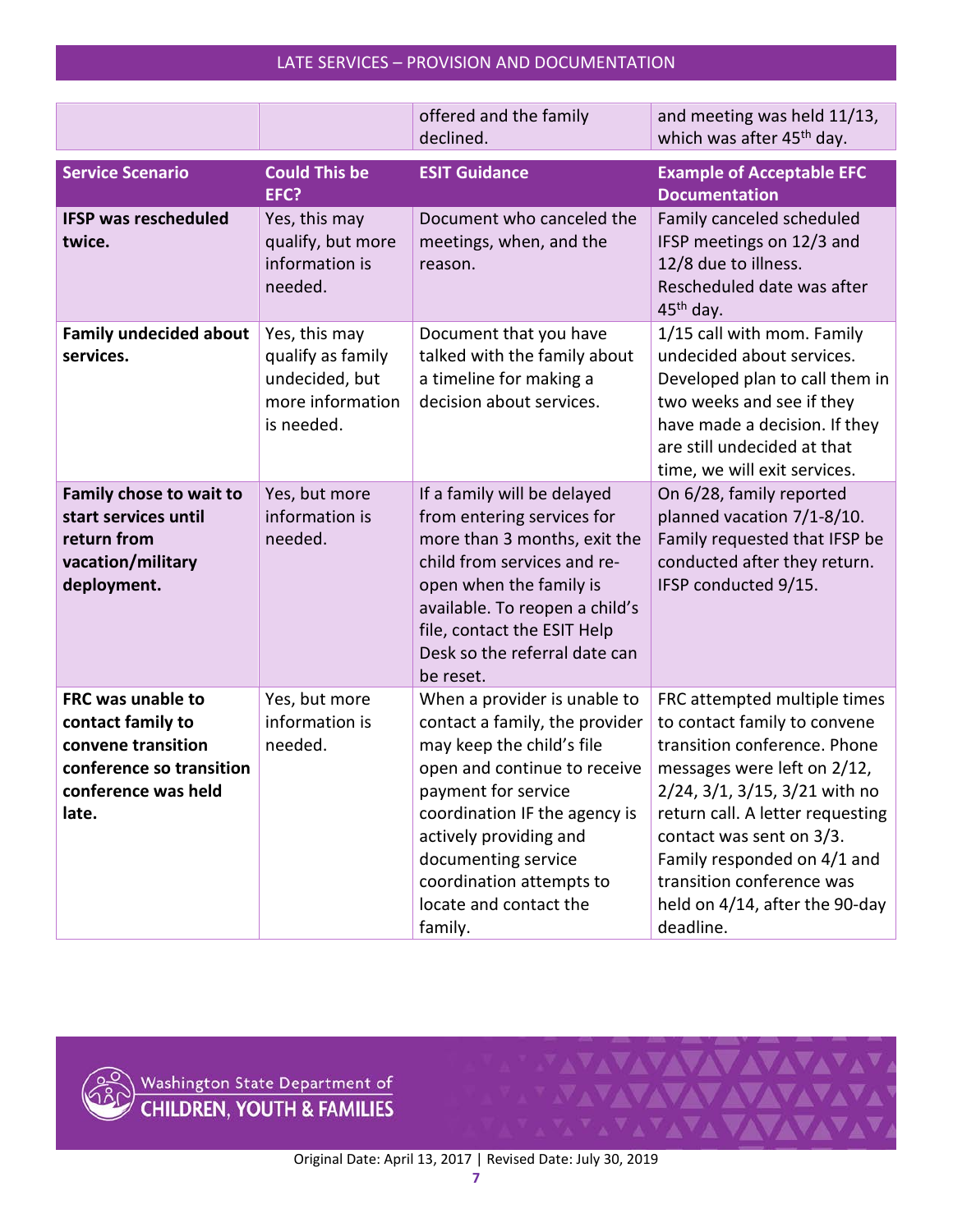| <b>Service Scenario</b>                                                                                                                                                            | <b>Could This be</b><br>EFC?                                                                                                                                                   | <b>ESIT Guidance</b>                                                                                                                                                                                                                                     | <b>Example of Acceptable EFC</b><br><b>Documentation</b>                                                                                                                                                  |
|------------------------------------------------------------------------------------------------------------------------------------------------------------------------------------|--------------------------------------------------------------------------------------------------------------------------------------------------------------------------------|----------------------------------------------------------------------------------------------------------------------------------------------------------------------------------------------------------------------------------------------------------|-----------------------------------------------------------------------------------------------------------------------------------------------------------------------------------------------------------|
| <b>Parents' work schedules</b><br>or child's medical<br>appointments<br>conflicted with<br>appointment times<br>available.                                                         | Possibly. If several<br>appointment<br>times were<br>offered which<br>worked for the<br>family's schedule,<br>and the parent<br>declined or<br>canceled, this<br>could be EFC. | Offering 1-2 appointment<br>times that do not take into<br>account parent work or child<br>medical appointments does<br>not meet EFC criteria.                                                                                                           | Called family on 5/1 offering<br>several appointment options<br>on dates when Mom did not<br>work. Family originally chose<br>5/15 but canceled due to a<br>medical appointment.<br>Rescheduled for 5/21. |
| 08/06 was first<br>available date for a<br><b>Spanish speaking</b><br>evaluation. This pushed<br>eval/IFSP past 45-day<br>timeline.                                                | No, this is not an<br>EFC. Provider<br>shortages are<br>marked LO.                                                                                                             | The provider is responsible<br>for providing timely services<br>in the family's native<br>language unless clearly not<br>feasible to do so. If an in-<br>person interpreter is not<br>available, explore telephone<br>and video interpreter<br>services. | <b>NA</b>                                                                                                                                                                                                 |
| <b>Family unable to</b><br>schedule IFSP before<br>12/13, when agency<br>went on 2-week winter<br>holiday break. IFSP<br>scheduled for 1/5, 9<br>days past the 45-day<br>deadline. | No, this is not an<br>EFC. Holiday<br>closures are<br>marked at LO.                                                                                                            | Additional planning is<br>needed so services,<br>evaluations, or IFSPs are not<br>late due to planned closures.<br>Mark this LO.                                                                                                                         | <b>NA</b>                                                                                                                                                                                                 |
| The provider contacted<br>the parent to<br>reschedule the initial<br>appointment due to a<br>death in the provider's<br>family.                                                    | No, this is not an<br>EFC. Staff<br>cancellations are<br>marked as LO.                                                                                                         | If there is a staff cancellation, $ $<br>families must be offered the<br>opportunity to have a "make-<br>up" appointment.                                                                                                                                | <b>NA</b>                                                                                                                                                                                                 |



Original Date: April 13, 2017 | Revised Date: July 30, 2019

ZAVAVAVAVAVAVAVA<br>Evavavavavavavav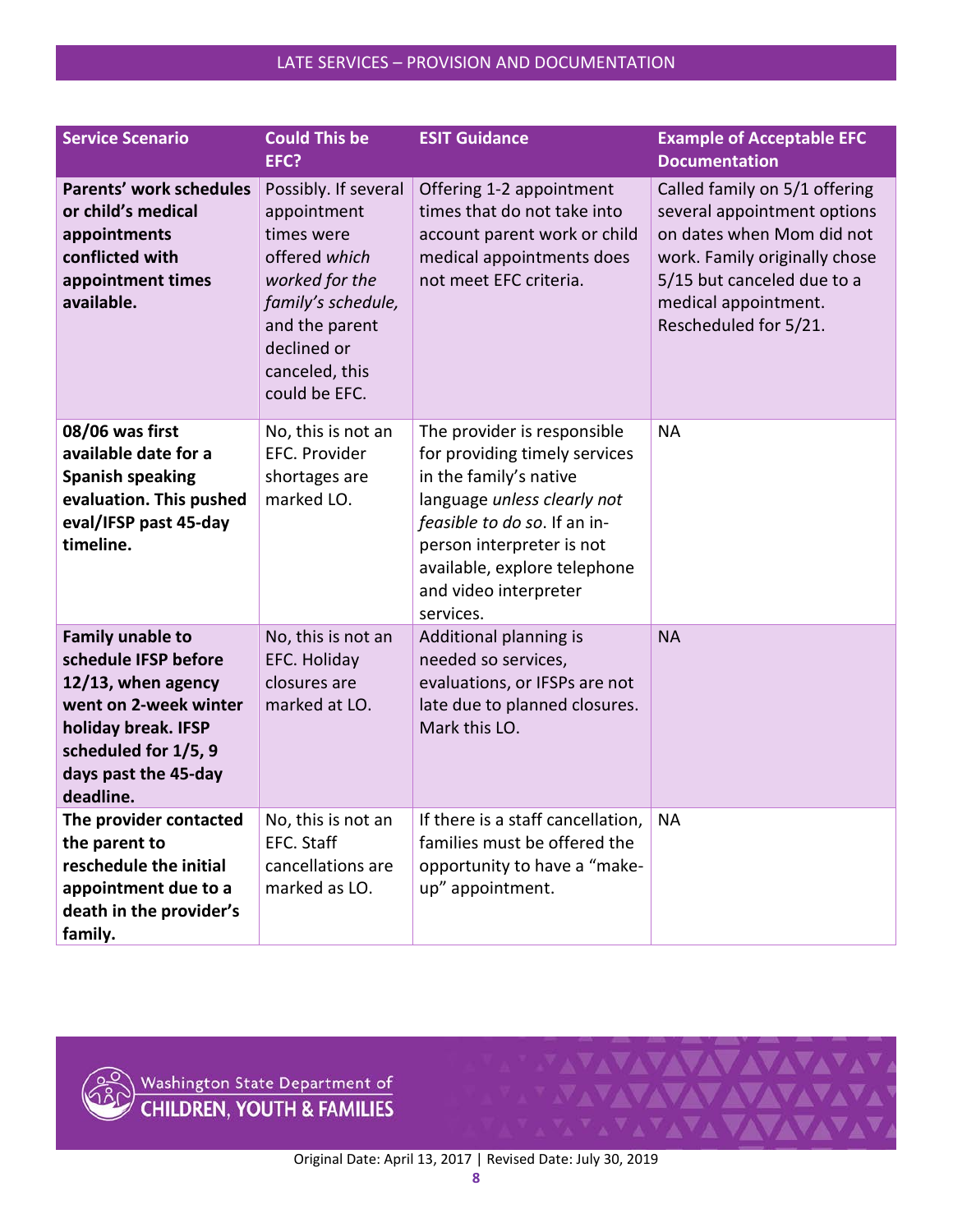| <b>Service Scenario</b>                                                                                                                                                                                                           | <b>Could This be</b>                                                                                                                                                                                                                                                   | <b>ESIT Guidance</b>                                                                                                                                                                                                                                                                                                                                                                                                                  | <b>Example of Acceptable EFC</b>                                                                                                                                                                                                                                                                                                                                                                                                                                                                                          |
|-----------------------------------------------------------------------------------------------------------------------------------------------------------------------------------------------------------------------------------|------------------------------------------------------------------------------------------------------------------------------------------------------------------------------------------------------------------------------------------------------------------------|---------------------------------------------------------------------------------------------------------------------------------------------------------------------------------------------------------------------------------------------------------------------------------------------------------------------------------------------------------------------------------------------------------------------------------------|---------------------------------------------------------------------------------------------------------------------------------------------------------------------------------------------------------------------------------------------------------------------------------------------------------------------------------------------------------------------------------------------------------------------------------------------------------------------------------------------------------------------------|
|                                                                                                                                                                                                                                   | EFC?                                                                                                                                                                                                                                                                   |                                                                                                                                                                                                                                                                                                                                                                                                                                       | <b>Documentation</b>                                                                                                                                                                                                                                                                                                                                                                                                                                                                                                      |
| IFSP completed on 7/1<br>and SLP contacted<br>family on 7/22, offering<br>therapy on 7/26. Family<br>not able to do that so<br>scheduled and seen on<br>8/2 for first SLP session<br>(4 days past planned<br>service start date). | No, this is not an<br>EFC. Program<br>scheduling<br>difficulties are<br>marked LO.                                                                                                                                                                                     | Provider offered one<br>appointment, just 6 days<br>before the planned service<br>start date. At least 10 days<br>before the due date,<br>providers must offer at least<br>2 timely options.                                                                                                                                                                                                                                          | <b>NA</b>                                                                                                                                                                                                                                                                                                                                                                                                                                                                                                                 |
| After the intake, family<br>called to cancel the IFSP<br>mtg. IFSP mtg. was<br>rescheduled for after<br>the 45-day deadline.                                                                                                      | This may qualify<br>as an EFC but<br>more detail is<br>needed.                                                                                                                                                                                                         | A family cancellation may<br>qualify as an EFC only if the<br>agency has demonstrated<br>timely attempts to schedule<br>prior to the 45-day timeline.                                                                                                                                                                                                                                                                                 | On 4/4, family called to cancel<br>the 4/5 IFSP mtg. Additional<br>IFSP appts. were not available<br>prior to 45-day deadline, so<br>IFSP rescheduled for 4/22, 5<br>days after the 45-day<br>deadline.                                                                                                                                                                                                                                                                                                                   |
| <b>IFSP was completed</b><br>after the 90-day<br>transition conference<br>deadline.                                                                                                                                               | Maybe, but more<br>information is<br>needed. If the<br>family delayed the<br>eligibility<br>evaluation, this<br>would be an EFC.<br>If the agency did<br>not determine<br>eligibility before<br>the 90-day<br>deadline, due to<br>time constraints,<br>it would be LO. | When a referral is made prior<br>to the 90-day transition<br>conference deadline, the<br>transition conference due<br>date is in effect. If there are<br>less than 45 days between<br>the referral date and the due<br>date for the transition<br>conference, the FRC and<br>evaluation team must honor<br>the transition conference<br>due date and make every<br>attempt to determine<br>eligibility by the conference<br>due date. | EFC: Received referral on<br>8/12, the 100 <sup>th</sup> day before 3rd<br>birthday. Attempted to<br>contact family 8/12, 8/14.<br>Family responded 8/20 and<br>requested 2-week delay due<br>to vacation. Eval held 9/5.<br>IFSP held 9/8, 14 days after<br>90-day transition conference<br>deadline.<br>LO: Received referral on 8/12,<br>91 days before the child's 3rd<br>birthday, only one day before<br>90-day transition conference<br>deadline. IFSP was held 9/22,<br>50 days, before 3 <sup>rd</sup> birthday. |

Washington State Department of<br>CHILDREN, YOUTH & FAMILIES

Original Date: April 13, 2017 | Revised Date: July 30, 2019

YAYAYAYAVAVAYAYA<br>AYAYAYAYAYAYAYAY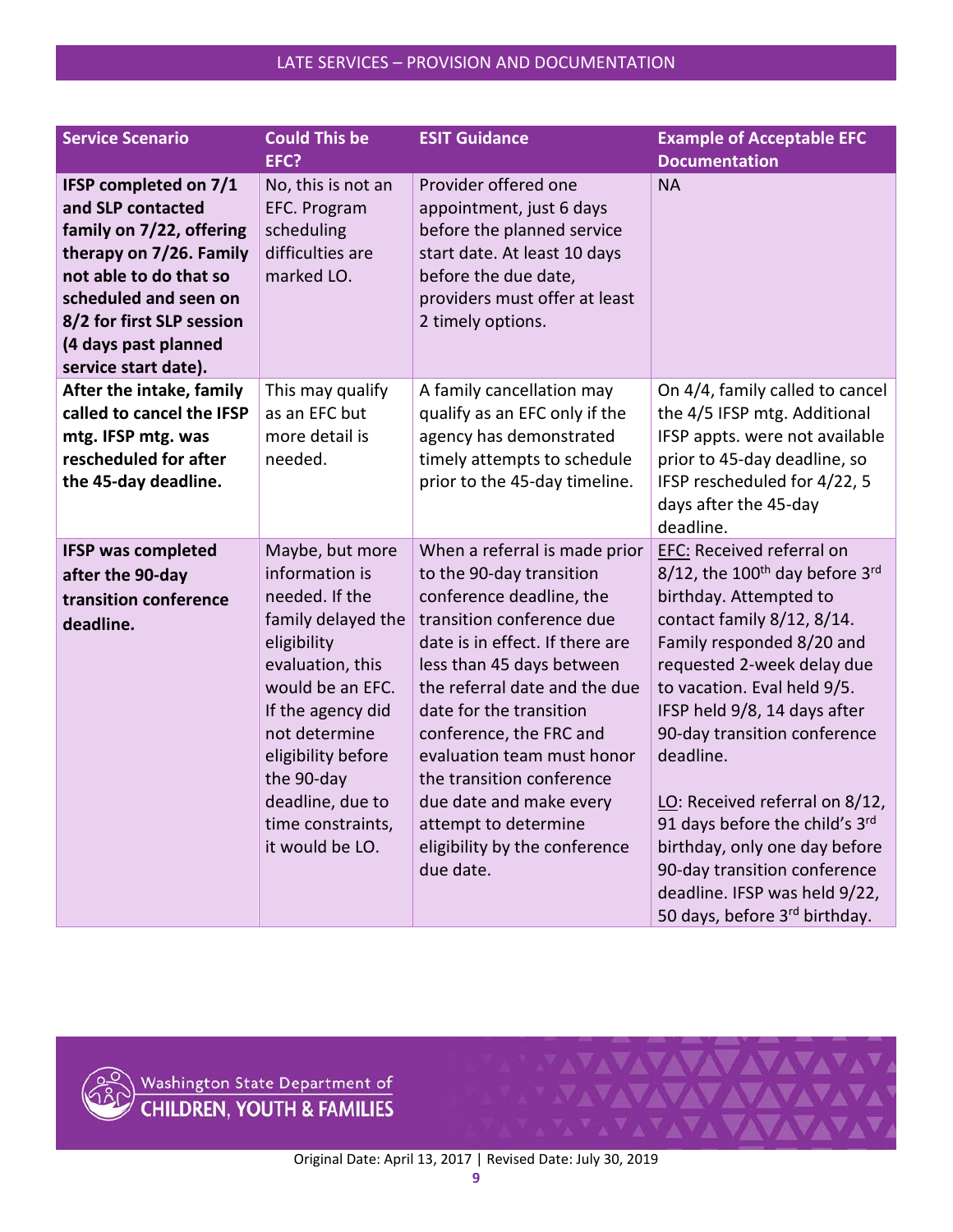### <span id="page-9-0"></span>**Resources and Citations**

#### <span id="page-9-1"></span>**Corrective Action Plans and Citations from the Code of Federal Regulations**

Failure to meet the due dates required by federal regulations may result in the issuance of formal citations and a subsequent corrective action plan.

| Timely<br>Service<br>Provision                | Indicator 7: CFR 303.342(d).<br>IFSP meetings must be conducted in settings and times <i>convenient for the family</i> . Meeting<br>arrangements must be made with, and written prior notice provided to, the family and other<br>participants early enough before the meeting date to ensure they will be able to attend.                                                                                                                                                                                                 |
|-----------------------------------------------|----------------------------------------------------------------------------------------------------------------------------------------------------------------------------------------------------------------------------------------------------------------------------------------------------------------------------------------------------------------------------------------------------------------------------------------------------------------------------------------------------------------------------|
| <b>Timely IFSPs</b><br>(Reviews &<br>Annuals) | Indicator 7: CFR 303.342(d).<br>IFSP meetings must be conducted in settings and times <i>convenient for the family</i> . Meeting<br>arrangements must be made with, and written prior notice provided to, the family and other<br>participants early enough before the meeting date to ensure they will be able to attend.                                                                                                                                                                                                 |
| Transition<br>Conferences                     | Indicator 8C: CFR 303.209(c), 303.209(e).<br>It is preferable, but not required, that a representative of the Local Education Agency or<br>school district participate in the transition conference. If necessary, in order to meet the<br>requirement for a timely conference, a Part C representative may provide information on the<br>next setting and next steps. An IFSP meeting and transition conference may be combined if<br>the meeting follows requirements for timely notice and convenient setting and time. |



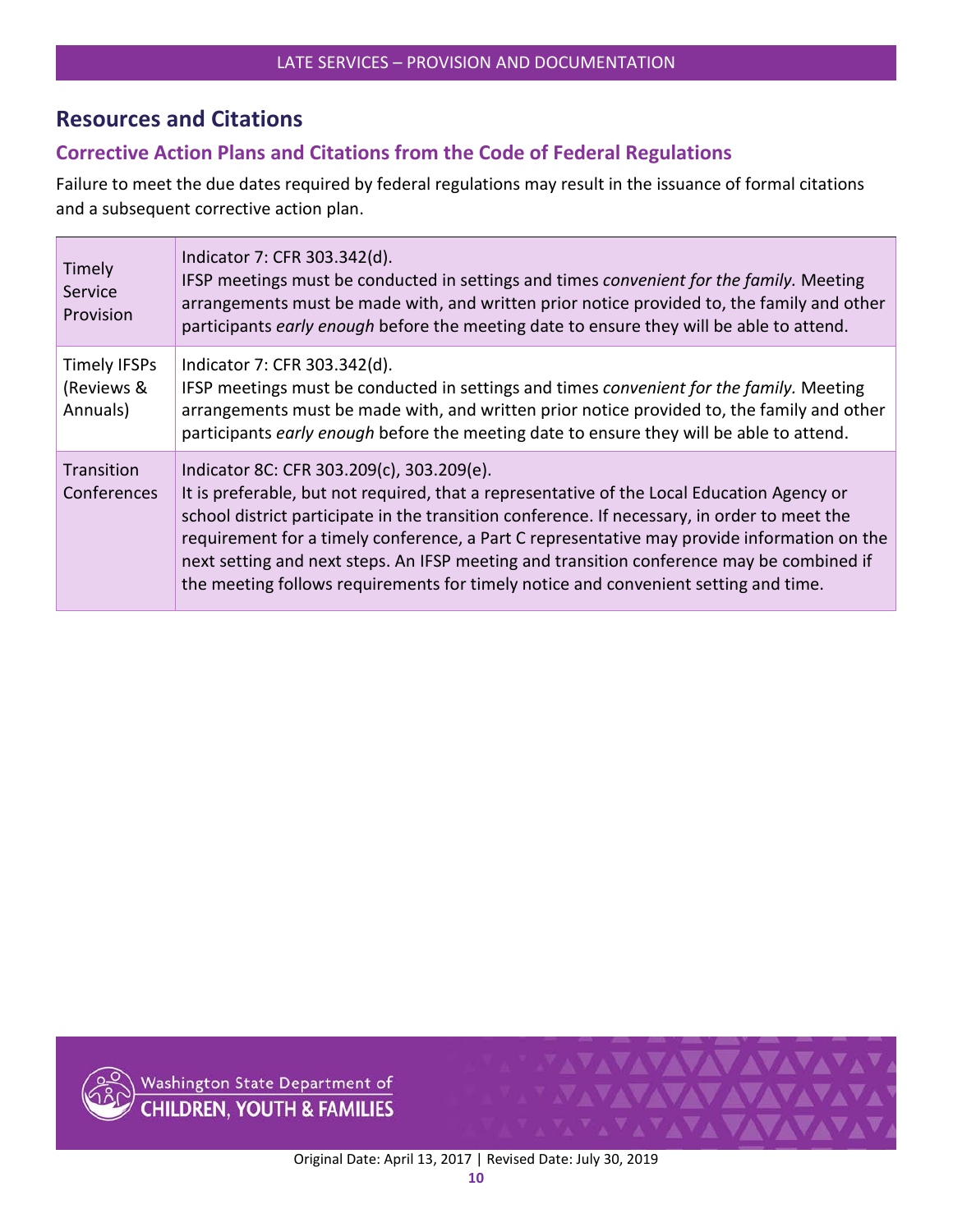# Late Referrals to IDEA Part C ( $\leq$ 135 days before child's 3<sup>rd</sup> birthday)

#### **Introduction and Explanation of the Chart**

The attached timeline chart was developed as a technical assistance (TA) document by the Office of Special Education Programs(OSEP) TA Priority Team on Early Childhood Transition in response to questions raised by states about the Individuals with Disabilities Education Act (IDEA) early childhood transition requirements and how they might best fulfill them, particularly considering the 2011 Part C regulations.

When children are referred to Part C as they are approaching age 3, there are different program and Annual Performance Report (APR) reporting requirements for the IDEA Part C and Part B Programs depending on the child's age. The Part C requirements for these "late referrals" vary for three distinct ranges of days before the child's third birthday: referred less than 45 days, referred and determined eligible between 45 and 90 days, and determined eligible between 91 and 135 days. Most of the requirements for this last time frame are similar to those for all children referred to Part C prior to 90 days before their 3<sup>rd</sup> birthday; however, some reporting requirements and recommended practices are unique for this time frame.

The attached chart illustrates the requirements, roles and responsibilities of the Parts C and B programs within a time period and, within each program, across the three time periods. The chart's information is based on the IDEA 2004 Statute, the 2011 IDEA Part C Regulations and the 2006 IDEA Part B Regulations that relate to transition and child find, and the *OSEP Early Childhood Transition FAQs on State Performance Plan/Annual Performance* 

*Report (SPP/APR) Indicators C-8 and B-12* released December 1, 2009.

Coordination between the IDEA Part C and Part B program is critical to ensure that both programs can reach and maintain 100% compliance with SPP/APR Indicators C8 and B12 on early childhood transition. States must have transition agreements between the Part C and Part B preschool programs to address transition. It is also critical to ensure that families gain an understanding of the different service delivery systems and their options in a compassionate and meaningful way. And finally, it is important to ensure that children receive the services they need to promote their learning and development. Collaboration between the two programs helps families and children adjust to, and prepare for, this period of transition.

The IDEA Part C and Part B programs are strongly encouraged to work together to develop collaborative State and local practices to ensure smooth transitions for children and families and that both programs meet the required timelines.

The IDEA Statute and applicable regulations can be accessed at:

- IDEA 2004 Statute (P.L. 108-446) see Parts B and C <https://sites.ed.gov/idea/statute-chapter-33>
- IDEA Federal Regulations at 34 CFR Parts 300 <https://sites.ed.gov/idea/regs/b>
- IDEA Federal Regulations at 34 CFR Parts 303 <https://sites.ed.gov/idea/regs/c>



Developed by Diefendorf, M. & Lucas, A. (NECTAC & RRCP), July 2010. Revised by Lucas, A., Whaley, K., & Cate, D., September 2012. Revised by Whaley, K. of the Early Childhood Technical Assistance Center, July 2018. Adapted for Washington State, July 2019.



1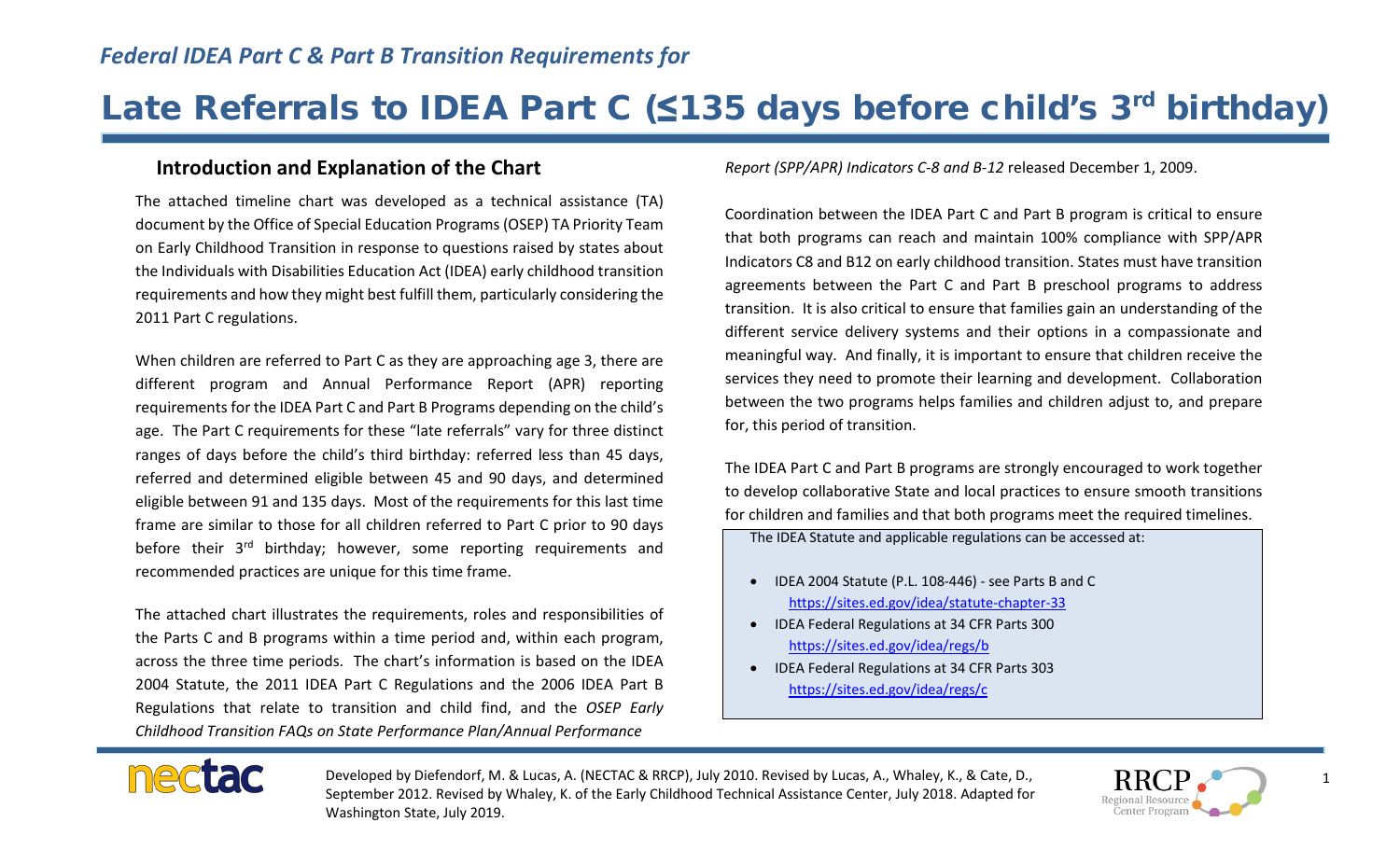## Federal IDEA Part C Transition Requirements for Late Referrals to Part C

|                                                             | 135 days before 3rd<br>birthday<br>31.5 months | Child referred and determined<br>eligible for Part C                                                                                                                                                                                                                                                                                                                                                                                                                                                                                      | 90 days before 3rd<br>birthday<br>33 months |                      | <b>Child referred and determined</b><br>eligible for Part C                                                                                                                                                                                                                                                                       | 44 days before 3rd birthday<br>2 years 10.5 months<br>34.5 months |                     | Child referred to Part C                                                                                                                                                                                                            | 3rd Birthday<br>3 years<br>36 months |
|-------------------------------------------------------------|------------------------------------------------|-------------------------------------------------------------------------------------------------------------------------------------------------------------------------------------------------------------------------------------------------------------------------------------------------------------------------------------------------------------------------------------------------------------------------------------------------------------------------------------------------------------------------------------------|---------------------------------------------|----------------------|-----------------------------------------------------------------------------------------------------------------------------------------------------------------------------------------------------------------------------------------------------------------------------------------------------------------------------------|-------------------------------------------------------------------|---------------------|-------------------------------------------------------------------------------------------------------------------------------------------------------------------------------------------------------------------------------------|--------------------------------------|
| <b>Indicator C7</b><br>(45 Day<br>Timeline)                 |                                                | Within 45 days of referral, conduct evaluation to<br>determine eligibility, conduct assessments, and conduct<br>initial IFSP meeting to develop initial IFSP with transition<br>plan (including steps and services). If determined eligible<br>and thus receiving service coordination, child is<br>considered toddler with disability served by Part C.                                                                                                                                                                                  |                                             |                      | Within 45 days of referral, conduct evaluation to<br>determine eligibility, conduct assessments, and<br>conduct initial IFSP meeting to develop initial IFSP<br>with transition plan (including steps and services). If<br>determined eligible and receiving service coordination,<br>child is considered to be served by Part C. |                                                                   |                     | Can choose NOT to conduct initial evaluation, child and<br>family assessments and initial IFSP meeting. Child is<br><b>NOT</b> considered served by Part C if child is referred to,<br>but not determined eligible under, Part C.   |                                      |
| Indicator<br>C8A<br>(Transition<br>Plan)                    |                                                | Develop transition plan in IFSP at least 90 days and no<br>more than 9 months prior to child's 3rd birthday for all<br>toddlers with disabilities. Transition plan must include<br>transition steps and services, including confirming<br>transition notification and documents (evaluation and<br>IFSP) shared with LEA with parental consent (if EIS<br>provider or Lead Agency are not participating agency with<br>the SEA or LEA or State law requires consent to share<br>personally identifiable information with applicable LEA). |                                             |                      | Transition plan/steps must be entered on the IFSP.<br>These children are NOT reported under Indicator 8A.                                                                                                                                                                                                                         |                                                                   |                     | Initial IFSP is not required to be developed. These<br>children are <b>NOT</b> reported under Indicator 8A.                                                                                                                         |                                      |
|                                                             |                                                | Must provide parents of toddlers with disabilities with<br>information (as part of public awareness) regarding the<br>Part B 619 preschool program at least 90 days prior to the<br>child's 3 <sup>rd</sup> birthday.                                                                                                                                                                                                                                                                                                                     |                                             |                      | Must provide parents with information (as part of<br>public awareness) regarding Part B program and other<br>community services                                                                                                                                                                                                   |                                                                   | community services. | Must provide parents with information (as part of public<br>awareness) regarding Part B program and other                                                                                                                           |                                      |
| <b>Indicator C8B</b><br>(Notification<br>to SEA and<br>LEA) | opted out.                                     | Provide transition notification to SEA and LEA of residence<br>at least 90 days prior to child's 3 <sup>rd</sup> birthday for Part C<br>toddlers with disabilities determined eligible under Part C<br>and who are determined potentially eligible for Part B<br>unless State has opt-out policy on file with OSEP and<br>parent opts out. States with opt-out policies exclude in<br>Indicator 8B toddlers with disabilities whose parents                                                                                               |                                             | <b>Indicator 8B.</b> | Transition notification to SEA and LEA of residence<br>required as soon as possible once child determined<br>eligible unless State has opt-out policy and parent<br>opts out. These children are NOT reported under                                                                                                               |                                                                   |                     | Transition notification to SEA and LEA of residence<br>is NOT required, and child is referred to Part B with<br>parental consent (if required to disclose personally<br>identifiable information) if child is potentially eligible. |                                      |
| <b>Indicator C8C</b><br>(Transition<br>Conference)          |                                                | With family approval, conduct transition conference at<br>least 90 days (and at the discretion of all parties up to 9<br>months) prior to child's 3 <sup>rd</sup> birthday for toddlers with<br>disabilities determined eligible under Part C and who are<br>determined potentially eligible for Part B. The transition<br>conference may be combined with the initial IFSP<br>meeting. Invite Part B to transition conference.                                                                                                           |                                             |                      | Transition conference is <b>NOT</b> required. These children<br>are NOT reported under Indicator 8C.                                                                                                                                                                                                                              |                                                                   |                     | Transition conference is <b>NOT</b> required. These children<br>are NOT reported under Indicator 8C.                                                                                                                                |                                      |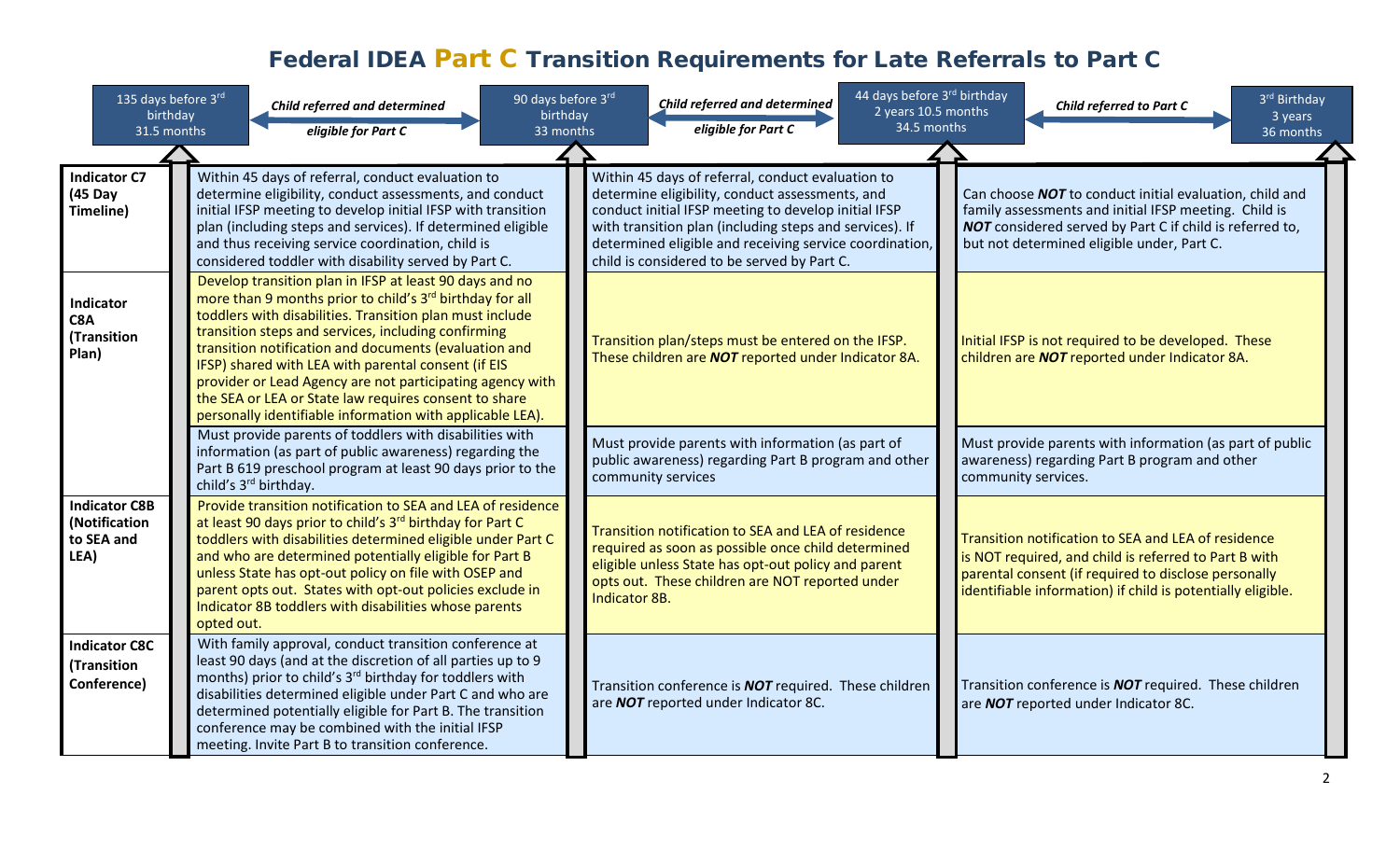## Federal IDEA Part C Transition Requirements for Late Referrals to Part C

|                                                                                                                                                                      | 135 days before 3rd<br><b>Child referred and determined</b><br>birthday<br>eligible for Part C<br>31.5 months                                                                                                                                                                                                                                                                                                                                                 | 90 days before 3rd<br>birthday<br>33 months | <b>Child referred and determined</b><br>eligible for Part C | 45 days before 3rd birthday<br>3rd Birthday<br><b>Child referred to Part C</b><br>2 years 10.5 months<br>3 years<br>34.5 months<br>36 months |  |
|----------------------------------------------------------------------------------------------------------------------------------------------------------------------|---------------------------------------------------------------------------------------------------------------------------------------------------------------------------------------------------------------------------------------------------------------------------------------------------------------------------------------------------------------------------------------------------------------------------------------------------------------|---------------------------------------------|-------------------------------------------------------------|----------------------------------------------------------------------------------------------------------------------------------------------|--|
| Part C<br><b>Transition</b><br><b>Reporting</b><br><b>Requirements</b><br>Recommended<br>Collaborative<br><b>Practices</b><br>via<br><b>Interagency</b><br>Agreement | Report in C8A, 8B, and 8C. Under 8B, report on the<br>transition notification for children potentially eligible. In<br>8C, If transition conference is late, note reason for delay<br>and the number of children impacted.<br>May jointly conduct evaluation for respective eligibility<br>criteria to meet Part C and B timelines but the evaluation<br>for Part C must meet Part C requirements and evaluation<br>for Part B must meet Part B requirements. | -- Same - <b>→</b>                          | DO NOT report in C8A,8B and 8C                              | DO NOT report in C8A,8B, or 8C<br>NO Part C evaluation is required during this time period.                                                  |  |
|                                                                                                                                                                      | Develop inter- or intra-agency agreement that includes:<br>(1) Part C's definition of "potentially eligible for Part B;"<br>(2) appropriate consent and other procedures to permit<br>the exchange of needed information between Part C and<br>Part B; and (3) Part C and Part B eligibility criteria.                                                                                                                                                        | $-$ Same $-$                                |                                                             | $-Same -$                                                                                                                                    |  |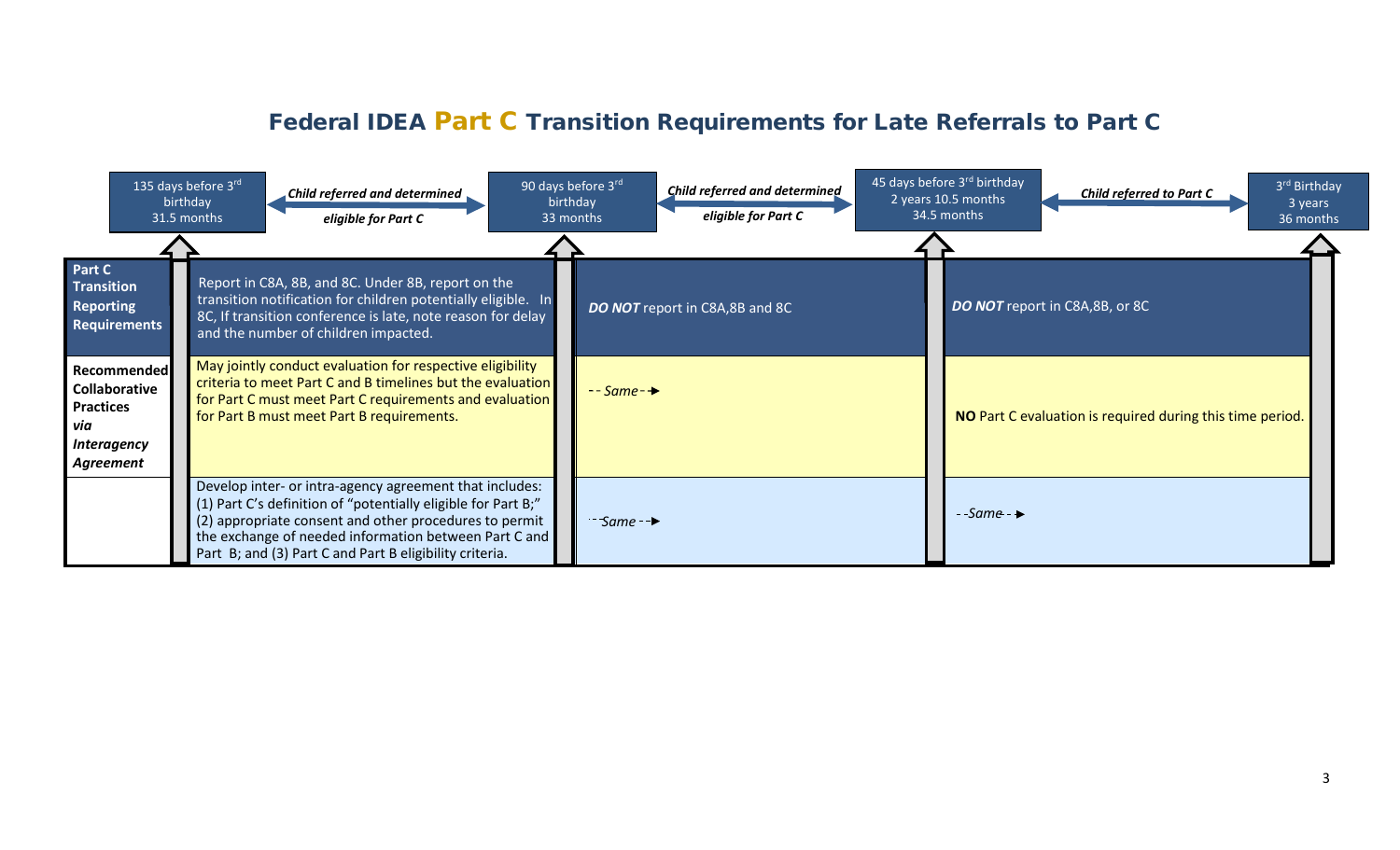## Federal IDEA Part B Transition Requirements for Late Referrals to Part C

|                                                  | Child referred and determined eligible for Part C<br>prior to 90 days before 3rd birthday                                                                                                                                                                              | 90 days before 3rd<br>Child referred and determined<br>birthday<br>eligible for Part C<br>33 months                                                                                                 | 45 days before 3rd birthday<br>3rd Birthday<br>Child referred to Part C<br>2 years 10.5 months<br>3 years<br>34.5 months<br>36 months<br>during this time period    |
|--------------------------------------------------|------------------------------------------------------------------------------------------------------------------------------------------------------------------------------------------------------------------------------------------------------------------------|-----------------------------------------------------------------------------------------------------------------------------------------------------------------------------------------------------|---------------------------------------------------------------------------------------------------------------------------------------------------------------------|
|                                                  | LEA must participate in Part C transition conference<br>for children determined eligible under Part C and<br>potentially eligible for Part B.                                                                                                                          | Transition conference is <b>NOT</b> required.                                                                                                                                                       | $--Same-+$                                                                                                                                                          |
| <b>Indicator B11</b><br>(Timely<br>evaluation)   | Provide procedural safeguards notice to parents<br>upon referral by Part C (SEA and LEA notified that<br>child served under Part C is potentially eligible for<br>Part B).                                                                                             | <sup>--</sup> Same - <del>&gt;</del>                                                                                                                                                                | If Part C refers to Part B, Part B contacts parent. If<br>parent initiates request for an initial evaluation,<br>provide parents with procedural safeguards notice. |
|                                                  | Provide prior written notice and obtain parental<br>consent for initial evaluation.                                                                                                                                                                                    | $--\mathsf{Same}\rightarrow\blacktriangleright$                                                                                                                                                     | $--Same-+$                                                                                                                                                          |
|                                                  | Review existing evaluation data on the child,<br>including Part C evaluation and assessments.                                                                                                                                                                          | $-$ Same $ \rightarrow$                                                                                                                                                                             | $--\mathsf{Same}\rightarrow\blacktriangleright$                                                                                                                     |
|                                                  | Conduct initial evaluation (within 35 school days of<br>receipt of parental consent or sooner if evaluation<br>timeline expires after 3 <sup>rd</sup> birthday) and determine<br>eligibility by 3 <sup>rd</sup> birthday.                                              | Conduct initial evaluation (within 35 school days<br>days of receipt of parental) and determine<br>eligibility.                                                                                     | <sup>.--</sup> Same-- <b>→</b>                                                                                                                                      |
|                                                  | Inform family that Part C service coordinator must be<br>invited to IEP meeting at parent's request; invite Part<br>C service coordinator if parent requests and obtain<br>parental consent to disclose personally identifiable<br>information to Part C, if required. | $-$ Same $ \rightarrow$                                                                                                                                                                             | Service coordinator is <b>NOT</b> invited to IEP meeting since<br>child was not served in Part C.                                                                   |
| <b>Indicator B12</b><br>(IEP by 3rd<br>Birthday) | Conduct IEP meeting to develop IEP within 30 days of<br>eligibility determination (or sooner if 30 days expires<br>after 3rd birthday). Consider IFSP when developing<br>IEP, provide prior written notice, and obtain parental<br>consent for services.               | Conduct IEP meeting to develop IEP within 30 days of<br>eligibility determination. Consider IFSP when<br>developing IEP, provide prior written notice, and<br>obtain parental consent for services. | $-$ Same-- $\rightarrow$                                                                                                                                            |
|                                                  | Implement IEP by child's 3 <sup>rd</sup> birthday, including dates<br>for initiation of special education and related<br>services.                                                                                                                                     | Implement IEP by child's 3 <sup>rd</sup> birthday or as soon after<br>the child's 3 <sup>rd</sup> birthday as possible.                                                                             | Implement IEP as soon as possible after<br>development.                                                                                                             |